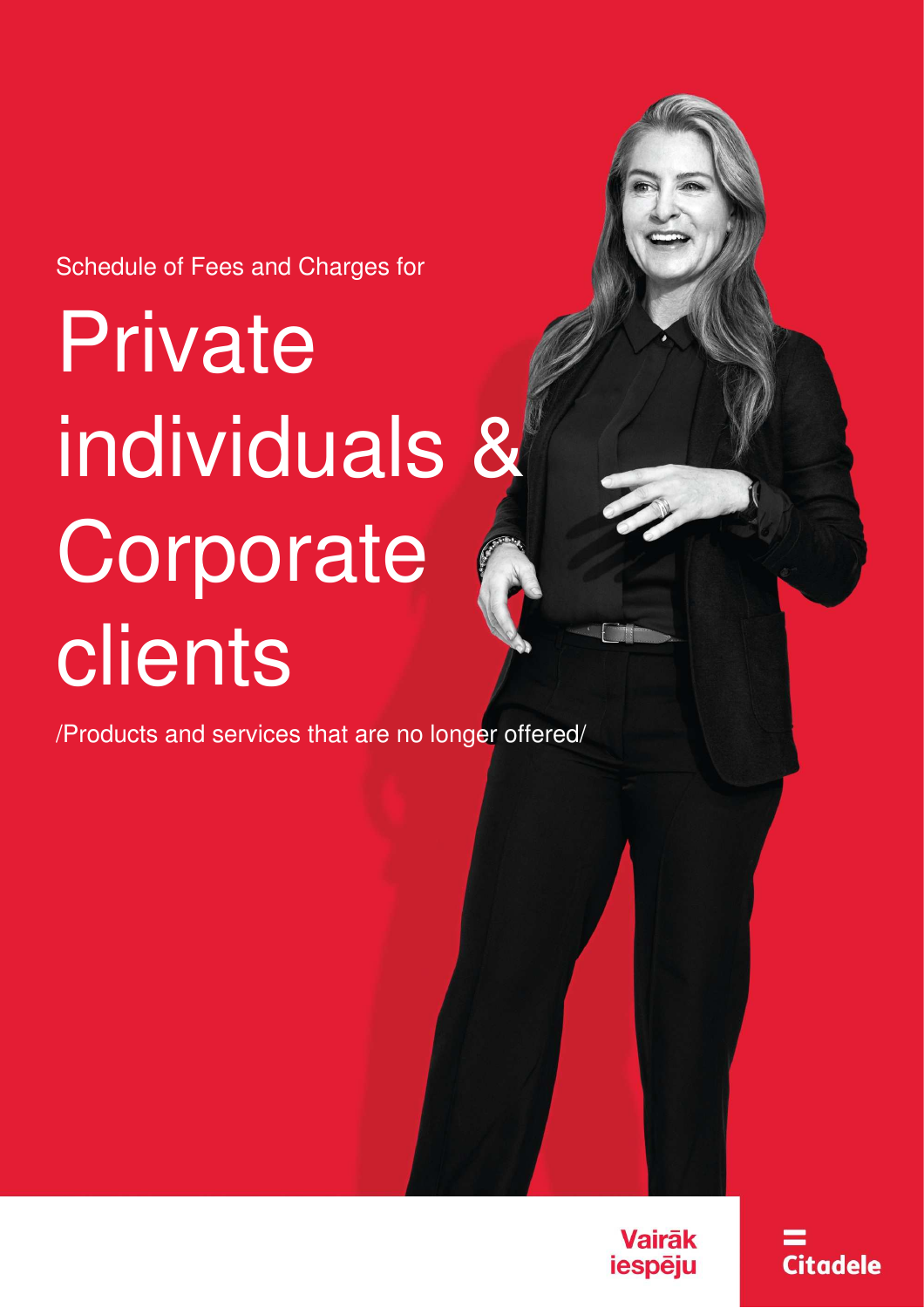<span id="page-1-1"></span>Appendix 3. Products and services that are no longer offered. Effective as of 10 June 2019.

# <span id="page-1-0"></span>**Content**

[Payment cards](#page-1-0)

<span id="page-1-2"></span>[Deposits](#page-2-0)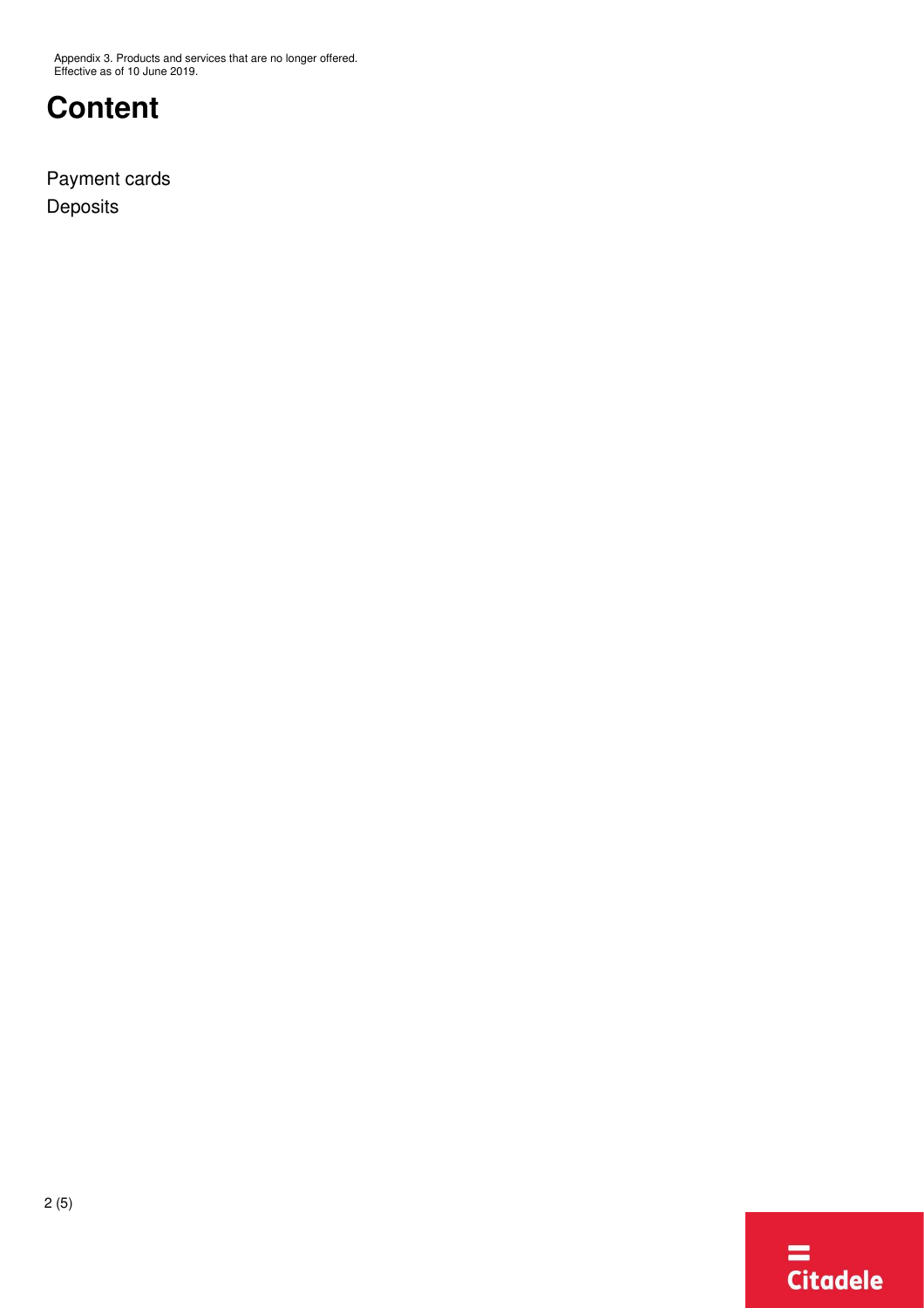# **Payment cards**

#### **1. Debit cards Maestro, Visa Electron (for private individuals and corporate clients) [1](#page-2-1)**

| <b>Currency</b>                                                                           | <b>EUR</b>                 |                         |  |
|-------------------------------------------------------------------------------------------|----------------------------|-------------------------|--|
| 1.1. Fee for card (per annum)                                                             | <b>50 EUR</b>              | 50 USD                  |  |
| 1.2. Fee for supplementary card (per annum)                                               | <b>50 EUR</b>              | 50 USD                  |  |
| 1.3. Commission fee for goods and services purchase                                       | 0.5% (min. 0.15 EUR)       | 0.5% (min. 0.20 USD)    |  |
| 1.4. Cash withdrawal in Citadele Bank                                                     | As from current account    |                         |  |
| 1.5. Cash withdrawal in ATM or in bank                                                    | 1.5% (min. 5 EUR)          | $1.5\%$ (min. 5 USD)    |  |
| 1.6. Cash withdrawal in ATM or in bank                                                    | Not available              |                         |  |
| 1.7. Minimum instalment                                                                   | 100% of excess expenditure |                         |  |
| 1.8. Credit Interest rate (per annum), for private<br>persons                             | 28%                        |                         |  |
| 1.9. Late payment interest rate (increased interest<br>rate, per annum) for legal persons | 60%                        |                         |  |
| 1.10. Interest for unauthorised negative balance (per<br>day)                             | 0.175%                     |                         |  |
| 1.11. Payment from account attached to the card                                           |                            | As from current account |  |

### <span id="page-2-2"></span>**2. Cash card Cirrus[1](#page-2-1)**

<span id="page-2-5"></span><span id="page-2-3"></span>

| <b>Currency</b>                                              | <b>EUR</b>              | <b>USD</b>              |  |
|--------------------------------------------------------------|-------------------------|-------------------------|--|
| 2.1. Fee for card, supplementary card (per annum)            | 50 EUR                  | 50 USD                  |  |
| 2.2. Cash withdrawal in Citadele Bank                        | As from current account |                         |  |
| 2.3. Cash withdrawal in ATM of Citadele Bank in<br>Latvia    | 1.5% (min. 3 EUR)       | 1.5% (min. 3 USD)       |  |
| 2.4. Cash withdrawal in other banks' ATM                     | 2% (min. EUR 5)         | 2% (min. USD 7)         |  |
| 2.5. Interest for unauthorised negative balance (per<br>day) |                         | 0.175%                  |  |
| 2.6. Payment from account attached to the card               |                         | As from current account |  |

### **3. Mastercard Business credit card for corporate clients**

| <b>Currency</b>                                                                                      | <b>EUR</b>                                                               | <b>USD</b>           |  |
|------------------------------------------------------------------------------------------------------|--------------------------------------------------------------------------|----------------------|--|
| 3.1. Fee for card / supplementary card (per annum)                                                   | 120 EUR                                                                  | 120 USD              |  |
| 3.2. Commission fee for goods and services purchase                                                  | 0.5% (min. EUR 0.15)                                                     | 0.5% (min. USD 0.20) |  |
| 3.3. Cash withdrawal in ATM or bank                                                                  | 3% (min. 5 EUR)                                                          | 3% (min. 5 USD)      |  |
| 3.4. Credit limit amount                                                                             | Not available                                                            |                      |  |
| 3.5. Minimum installment                                                                             | 100% of the spent credit limit amount + 100% of excess expenditure       |                      |  |
| 3.6. Credit interest (per annum)                                                                     | 24%                                                                      |                      |  |
| 3.7. Late payment interest (increased credit interest,<br>per annum), for legal persons              | 60%                                                                      |                      |  |
| 3.8. Interest for unauthorized negative balance (per<br>day)                                         | 0.175%                                                                   |                      |  |
| 3.9. Payment from account attached to the card                                                       | As from current account $+3\%$                                           |                      |  |
| 3.10. Interest rate (per annum) for collateral deposit<br>which serves as collateral for credit card | Interest rate is applicable as for savings account in accordant currency |                      |  |

### <span id="page-2-1"></span>**4. Credit cards [2](#page-2-1)**

<span id="page-2-0"></span>

|                 |            | <b>Visa Classic</b><br>(private)<br>individuals) |            | Visa Gold, MasterCard<br>Gold (private<br>individuals) |            | Visa Platinum (private<br>individuals and corporate<br>clients) |
|-----------------|------------|--------------------------------------------------|------------|--------------------------------------------------------|------------|-----------------------------------------------------------------|
| <b>Currency</b> | <b>EUR</b> | <b>USD</b>                                       | <b>EUR</b> | <b>USD</b>                                             | <b>EUR</b> | <b>USD</b>                                                      |

<span id="page-2-6"></span><span id="page-2-4"></span>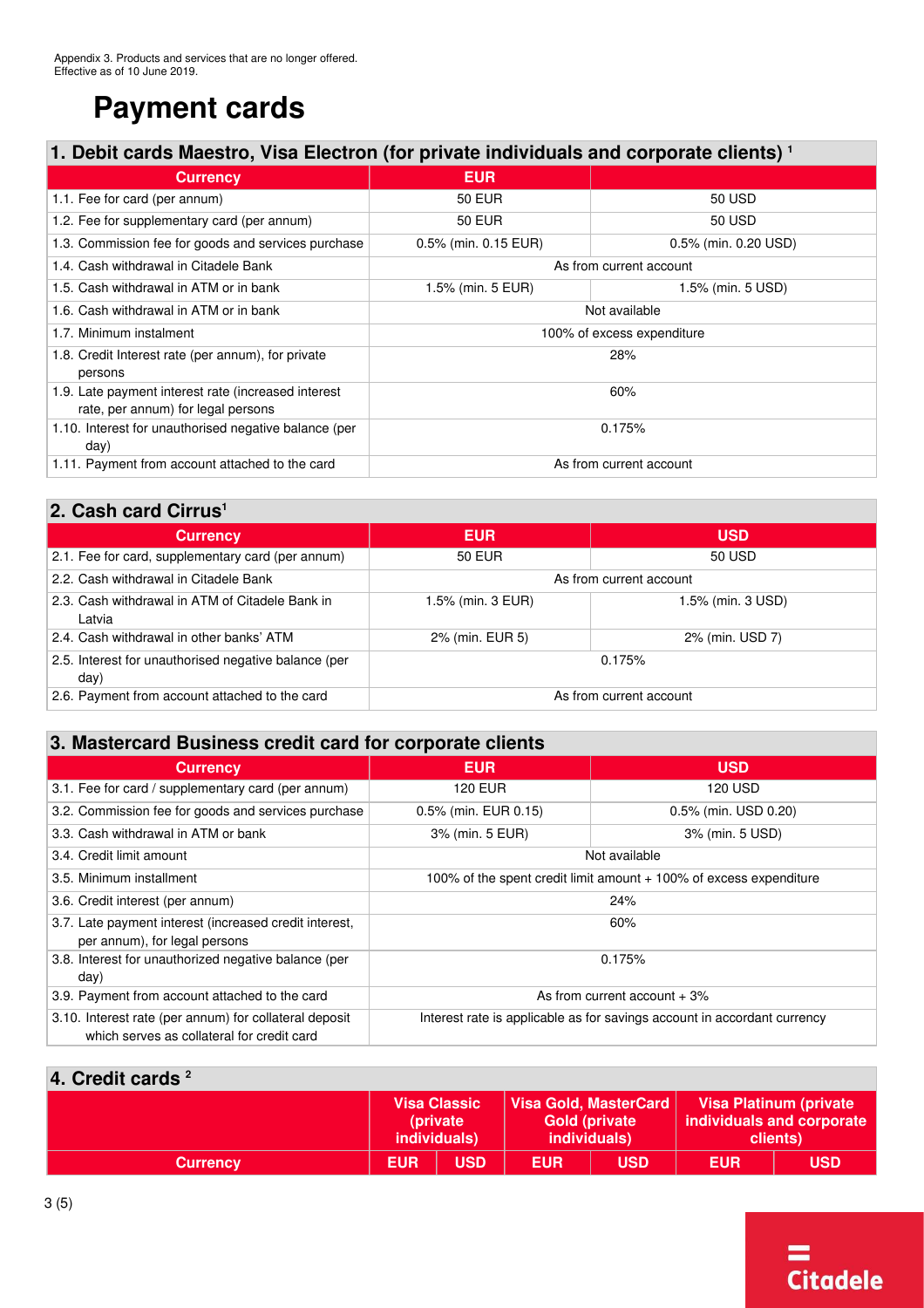Appendix 3. Products and services that are no longer offered. Effective as of 10 June 2019.

<span id="page-3-1"></span>

| 4.1. Fee for card (per annum)                                                                        | <b>80 EUR</b>                                                            | 80 USD                     | <b>180 EUR</b>                     | <b>180 USD</b>                    | <b>250 EUR</b>                       | 350 USD            |
|------------------------------------------------------------------------------------------------------|--------------------------------------------------------------------------|----------------------------|------------------------------------|-----------------------------------|--------------------------------------|--------------------|
| 4.2. Fee for supplementary card (per annum)                                                          | <b>80 EUR</b>                                                            | 80 USD                     | <b>180 EUR</b>                     | <b>180 EUR</b>                    | <b>125 EUR</b>                       | <b>175 USD</b>     |
| 4.3. Commission fee for goods and services purchase                                                  | 0.5%<br>(min.<br>0.15<br>EUR)                                            | 0.5%<br>(min. 0.20<br>USD) | 0.5% (min.<br>$0.15$ EUR)          | $0.5%$ (min.<br>0.20 USD)         |                                      | 0.5%               |
| 4.4. Cash withdrawal in ATM or in bank                                                               | 3%<br>(min.5)<br>EUR)                                                    | 3% (min.<br>5 USD)         | 3% (min.5<br>EUR)                  | 3% (min. 5<br>USD)                | 3% (min.5<br>EUR)                    | 3% (min. 5<br>USD) |
| 4.5. Amount of credit limit                                                                          | Individually                                                             |                            |                                    |                                   |                                      |                    |
| 4.6. Minimum instalment                                                                              | 5% of the used credit limit amount + 100% of excess expenditure          |                            |                                    |                                   |                                      |                    |
| 4.7. Interest for unauthorized negative balance (per<br>day)                                         | 0.175%                                                                   |                            |                                    |                                   |                                      |                    |
| 4.8. Payment from account attached to the card <sup>3</sup>                                          | As from current account $+3\%$                                           |                            |                                    |                                   |                                      |                    |
| 4.9. Credit interest (per annum)                                                                     | 26%<br>24%<br>18%                                                        |                            |                                    |                                   |                                      |                    |
| 4.10. Late payment interest (per year) for legal<br>entities                                         | 60%                                                                      |                            |                                    |                                   |                                      |                    |
| 4.11. Interest rate (per annum) for collateral deposit<br>which serves as collateral for credit card | Interest rate is applicable as for savings account in accordant currency |                            |                                    |                                   |                                      |                    |
| 4.12. Annual fee for Priority Pass                                                                   | Not offered<br>Free of charge                                            |                            |                                    |                                   |                                      |                    |
| 4.13. Fee for 1 person's visit at Priority Pass VIP<br>lounge at the airport                         | Not offered                                                              |                            | 30 EUR (VAT included) <sup>4</sup> |                                   | 30 EUR (VAT included) <sup>4,5</sup> |                    |
| 4.14. Concierge service                                                                              |                                                                          | Not offered                | 300 EUR per<br>annum <sup>6</sup>  | 300 USD per<br>annum <sup>6</sup> |                                      | Free of charge     |

#### **5. Gold Business Card**

<span id="page-3-0"></span>

|                                                                                                                      | Visa Business Gold, Mastercard Gold (for corporate clients) <sup>7</sup> |                                |  |  |
|----------------------------------------------------------------------------------------------------------------------|--------------------------------------------------------------------------|--------------------------------|--|--|
| <b>Currency</b>                                                                                                      | <b>EUR</b>                                                               | <b>USD</b>                     |  |  |
| 5.1. Fee for card, supplementary card (per annum)                                                                    | 200 EUR                                                                  | <b>200 USD</b>                 |  |  |
| 5.2. Commission fee for goods and services purchase                                                                  | 0.5% (min. 0.15 EUR)                                                     | 0.5% (min. 0.20 USD)           |  |  |
| 5.3. Cash withdrawal in Citadele Bank, in Citadele<br>Bank (Latvia) ATMs, in other banks, in ATM's of<br>other banks | 3% (min. 5 EUR)                                                          | 3% (min. 5 USD)                |  |  |
| 5.4. Credit limit amount                                                                                             | Individually                                                             |                                |  |  |
| 5.5. Minimum instalment                                                                                              | 100% of the used credit limit amount + 100% of excess expenditure        |                                |  |  |
| 5.6. Credit interest (per annum)                                                                                     | 24%                                                                      |                                |  |  |
| 5.7. Late payment interest (increased credit interest,<br>per annum)                                                 | 60%                                                                      |                                |  |  |
| 5.8. Interest for unauthorized negative balance (per<br>day)                                                         | 0.175%                                                                   |                                |  |  |
| 5.9. Payment from account attached to the card                                                                       | As from current account $+3\%$                                           |                                |  |  |
| 5.10. Annual fee for Priority Pass                                                                                   | Free of charge                                                           |                                |  |  |
| 5.11. Fee for 1 person's visit at Priority Pass airport<br>business area                                             | 30 EUR (VAT included)                                                    |                                |  |  |
| 5.12. Concierge service                                                                                              | 200 EUR per annum <sup>6</sup>                                           | 300 USD per annum <sup>6</sup> |  |  |

[1](#page-1-1) New cards are no longer issued since 24.05.2019.

[2](#page-1-2) New, renewed and replaced cards are no longer offered from 10.04.2017.

[3](#page-2-2) The additional commission of 3% is not applied, if money transfer is executed within the terms of 'Concierge service'.

<sup>4</sup> Fee for visit (set in EUR) will be converted in card account's currency according to Citadele Bank's exchange rate for non-cash operations, for the day when<br>mentioned fee will be booked into account

[5](#page-2-4) Within a calendar year, one person's two visits or two persons' one visit with Priority Pass to airport's VIP lounge to main card user is offered free of charge.

[6](#page-2-5) Service fee is applied for each payment card / cardholder linked to Concierge Service.

[7](#page-2-6) New cards are no longer issued.